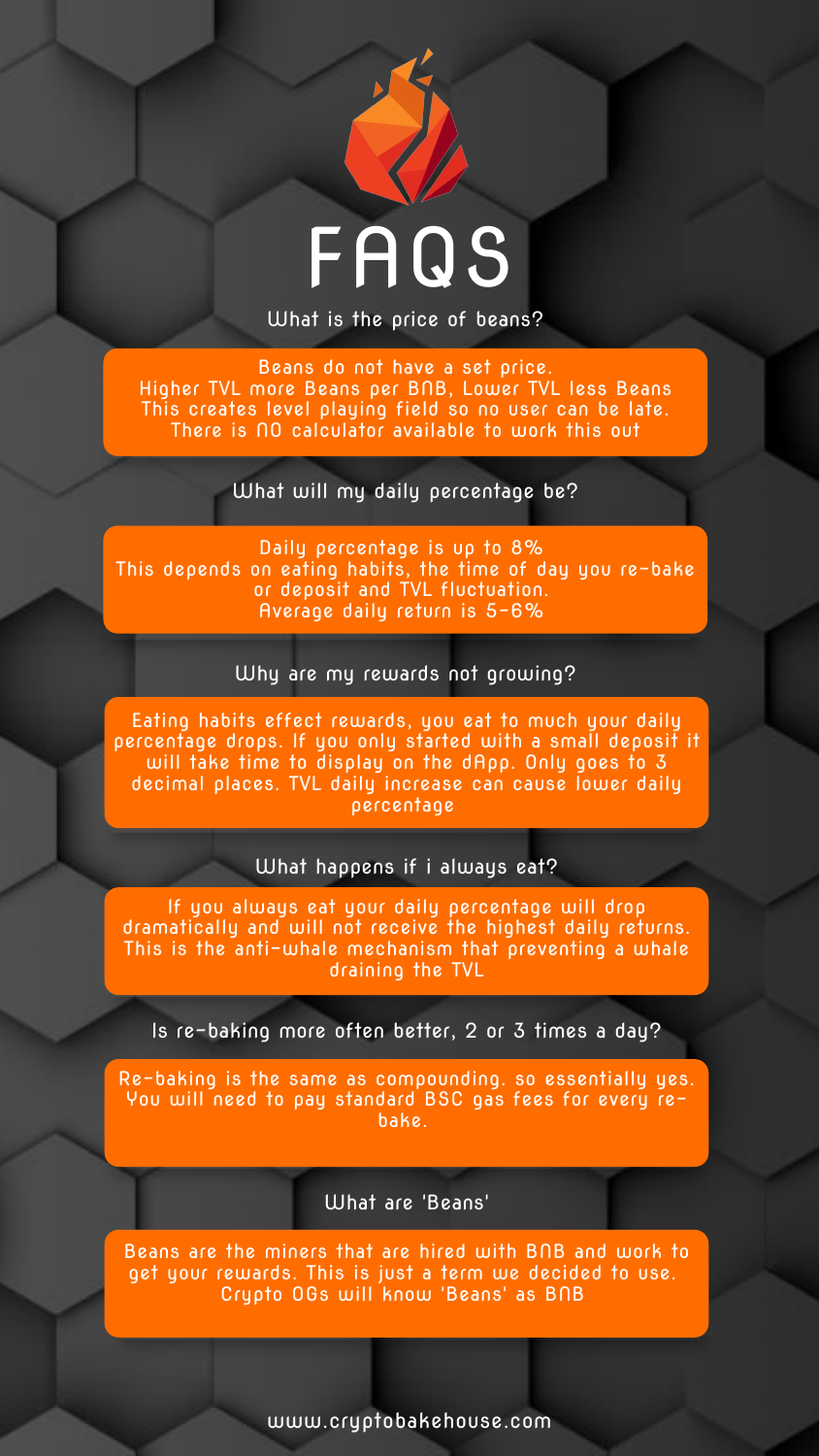

Can I get my initial back?

How come my referalls aren't showing | Where are they?

Baked Beans Miner is a locked rewards pool, so no. You get your initial back over time through the my rewards section of the dApp

#### What are the fees?

Your referrals show up in the 'My Rewards' Section of the miner dApp. Referalls are 12% of the 3% dev fee 1 BNB deposit equals .036 BNB

#### Do Beans amount decrease when you eat?

There is 3% dev fee taken upon ALL deposits and withdraw from Baked Beans Miner. Standard BSC network gas fees are required for EVERY transaction made deposits, withdraws and re-bakes! Common issue when re-baking is no gas fees!

No, the 'Beans' amount will not change. If you make a new deposit or re-bake the amnount will increase but not when you eat (take rewards).

The 'Beans' are less efficient over time if you eat to much

#### Is this sustainable?

#### What is the best strategy?

Yes, as long as there is TVL in the contract then there will always be rewards. The hungry people who eat to much get punished and get lower and lower rewards. It will last a long time the higher the TVL is

We recommend the tried and tested method as in it is written in the contract. Re-bake 6 days and eat 1 day a week. It will compound your investment and recieve your initial back in 6-8 weeks

www.cryptobakehouse.com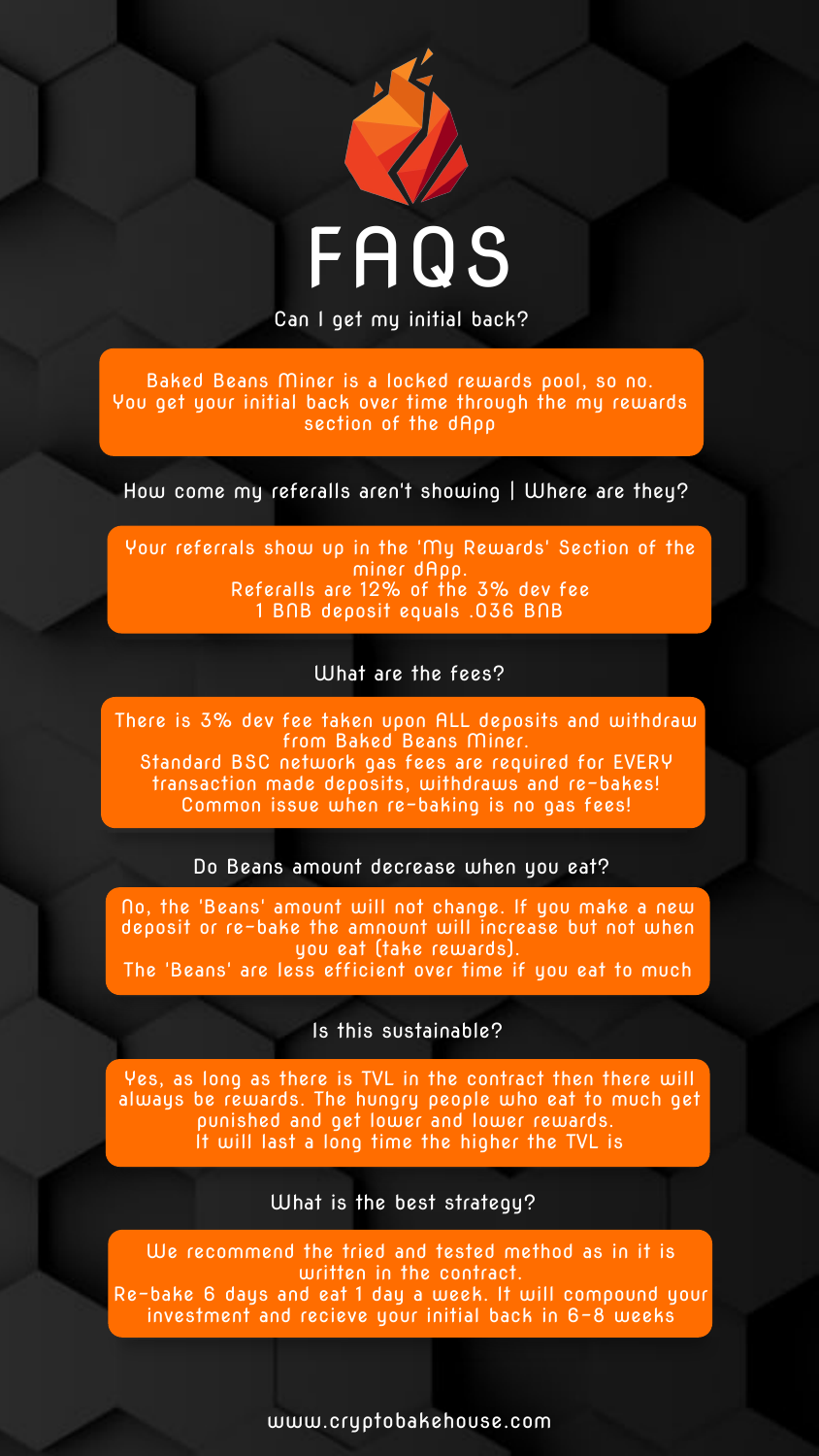

www.cryptobakehouse.com

What prevents the devs from rugging?

The 6/1 Strategy explained?

The contract is immutable. Therefore cannot be changed or altered in any way shape or form. It is audited and verified. You can view this on bscscan.com and the audit it is found on the website

#### Is it to late to invest?

It is 6 days not 6 re-bakes. In those 6 days yes you can rebake as many times desired. It is just compounding faster.

#### Can contract functions be added?

No, the contract is written to provide a optimal entry for any and all users, new or old. This is the reason the beans per BNB amount changes frequently with TVL fluctuation to provide an even playing field for any new user coming to Baked Beans and not giving the first user/s a headstart

No, the contract is immutable and cannot be changed.

The contract works perfectly well as it is. No wallets can be blacklisted, no forcing people to re-bake 6 days and eat 1 day a week. Nothing can be changed

#### Does it have am anti whale mechanism?

#### What is the minimum deposit?

The contract has an in-built anti-whale mechanism. This works as follows; User 1 re-bakes 6:1 gets highest daily percentage in that 24 hour period. User 2 does 5:2 gets a lower percentage. User 3 does 4:3 gets lower percentage again. This happens all the way until the user who eats continually rewards will drop to 0.5% per 24 hour period. This is to prevent 1 user draining the TVL, creating sustainability

The minimum new deposit into the miner .01 BNB. If there are rewards in the "My Rewards" section and you make a new deposit both the new deposit and rewards are transferred into Beans